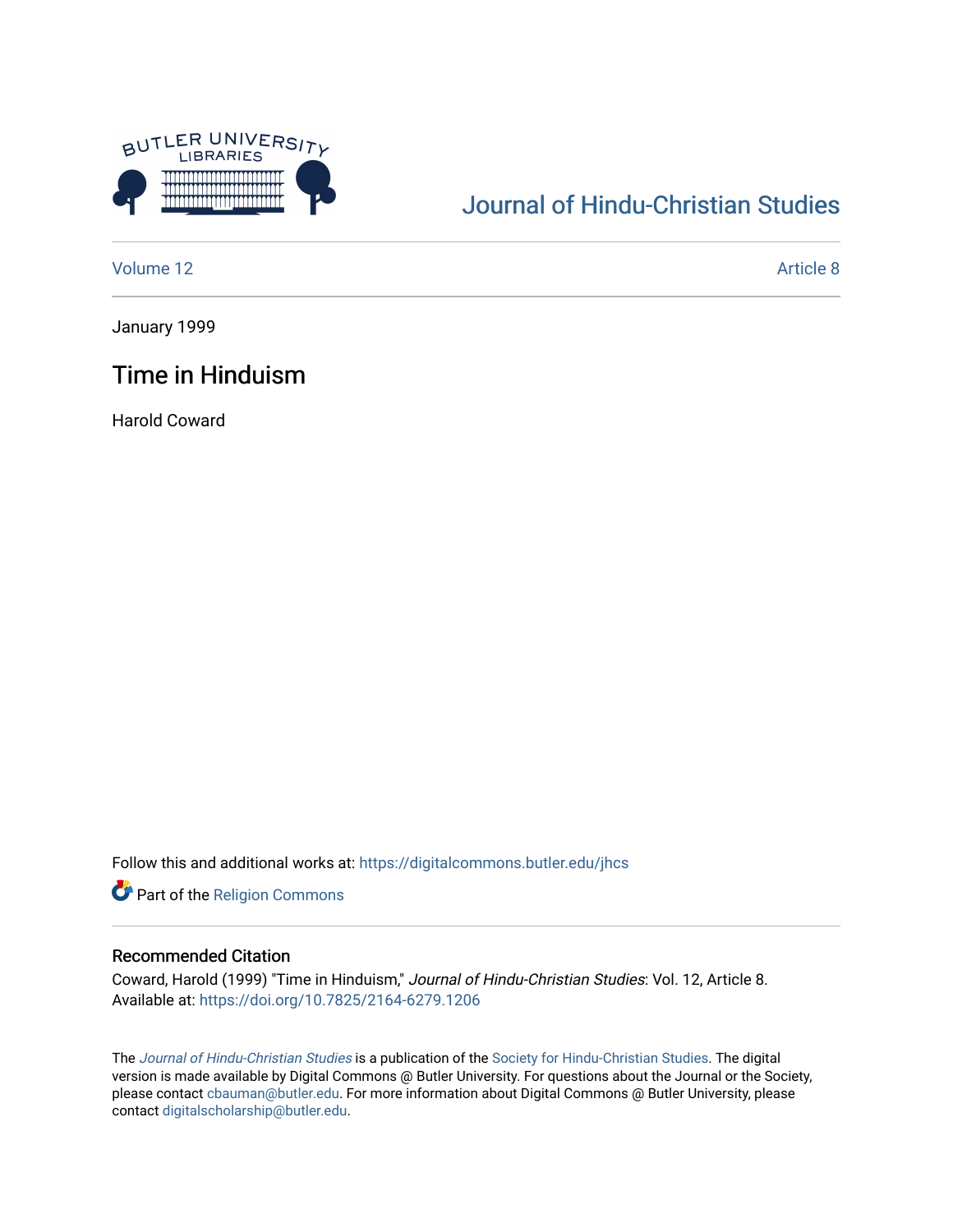# **Time in Hinduism!**

## Harold Coward Centre for Studies in Religion and Society, Victoria

WHEREAS CHRISTIAN CONCEP-TIONS of time feature a strong linear thrust, Hinduism sees time as cyclical. While Christianity and Western thought generally view time and the universe as having a point of beginning with its creation by God, Hindu thought sees the universe and time as having been going on beginninglessly *(anadi).*  There is no notion of an absolute first creation or beginning to time.<sup>2</sup> However, within this beginninglessness, there are cycles of creation usually thought of in terms of the seed-plant metaphor. Each cycle of creation begins from a seed which sprouts, grows, flowers, withers, and dies, but leaves behind (from the flower) a seed from which the next cycle of creation will arise. As in Christian accounts (e.g. Genesis), the passage of time is identified in the Hindu Puranas with the corruption of humans. As time passes, the *dharma* or righteousness of the first half of the cycle is used up so that, by the last half, injury, greed, hatred, delusion, disease, and old age arise due to the deterioration of *dharma. <sup>3</sup>*

The Vedas also offer their own speculations regarding time. Time *(kala)* is described in one hymn as the first god, existing in many forms.<sup>4</sup> Time generates the sky and the earth and sets in motion the past, the present, and the future. Time is the lord of all and the father of Prajapati. The universe is set in motion and sustained by time. Indeed in the *Atharva Veda* 19:53 and 54, time *(kala)* is celebrated as the primordial power and unifying principle of the universe. In *kala* lie the worlds and the sun. By *kala* was the universe urged forth. *Kala* is Brahman. "Time contains and conquers all, and still continues onward."<sup>5</sup> However, the high place accorded *kala* in the *Atharva Veda* is seldom repeated in the Upanishads, and in the *Svetasvatara* the view that everything came out of time is regarded as a heretical doctrine.<sup>5</sup> In the *Maitri Upanishad,* though, time is given the same high status as in the *Atharva Veda.* In *Maitri* 6:15, we read,

There are, assuredly, two forms of Brahma: Time and the Timeless. That which is prior to the sun is the Timeless *(a-Kala),* without parts *(a-Kala).* But that which begins with the sun is Time, which has parts. Verily, the form of that which has parts is the year. From the year, in truth, are these creatures produced. Through the year, verily, after having been produced, do they grow. In the year they disappear. Therefore the year, verily, is Prajapati, is Time, is food, is the Brahmaabode, and is Atman. For thus has it been said:

'Tis Time that cooks created things, All things, indeed, in the Great Soul *(mahatman).* In what, however, Time is cooked - Who knows that, he the Veda knoW.'7

As in the *Atharva Veda,* time is here given the highest status of being identified with Prajapati, but now also with Brahman and Atman. Verse sixteen goes on to describe embodied time as the great ocean of creatures, planets, and all things. The sun is fittingly identified as the symbol of time.

### A Philosophical Analysis of Time

Bhartrhari (ca. CE  $450-500$ )<sup>7</sup> is the great philosopher of the Grammarian School. He follows in the line of Panini and Patanjali and other earlier grammarians. He draws out many of the insights inherent but not philosophically developed in their writings. These insights he systematizes into a fully

1

*Hindu-Christian Studies Bulletin* 12 (1999) 22-27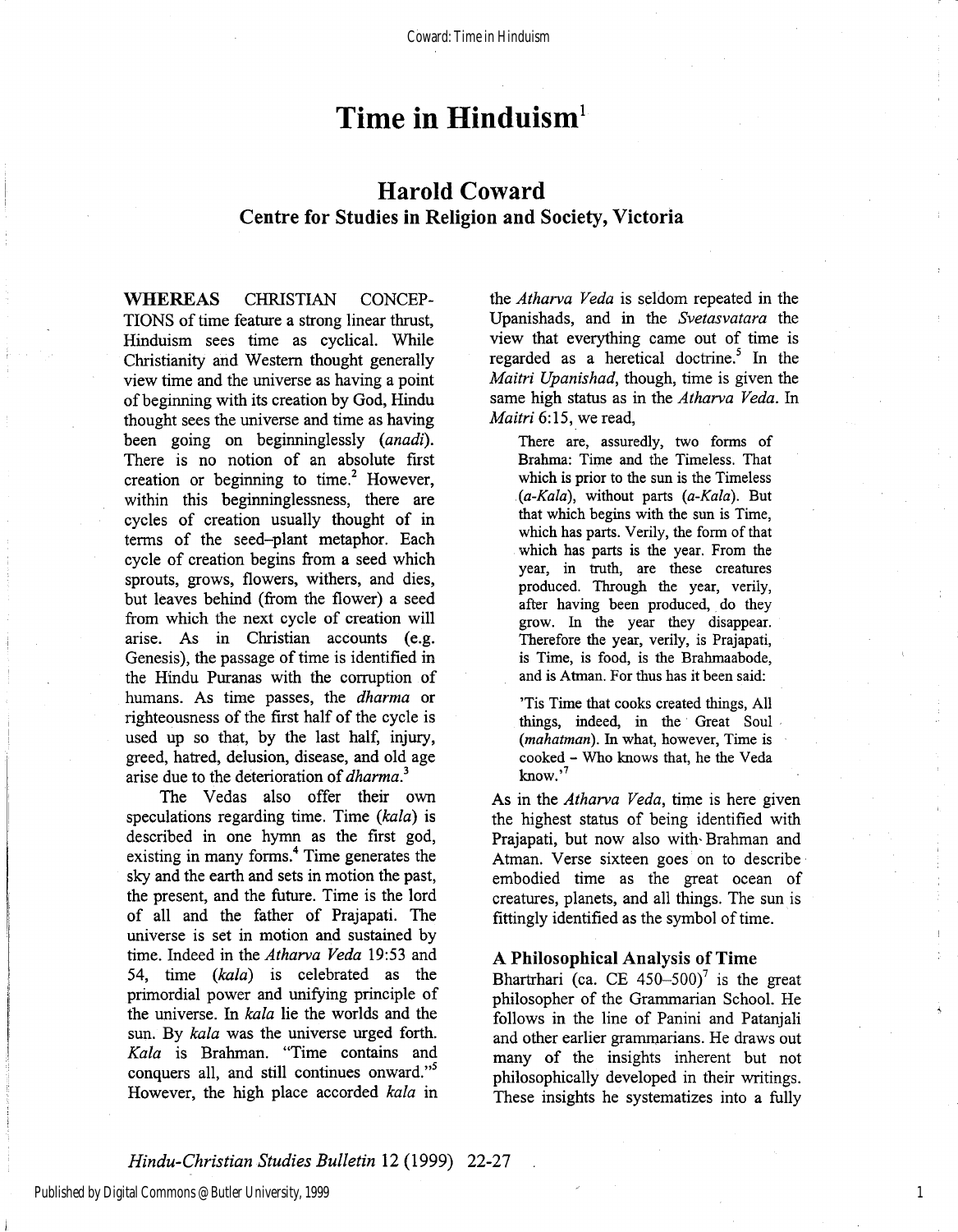developed philosophy and spiritual discipline. In his thought, *kala* or time occupies a most important place, one fairly much in continuity with the position given *kala* in the *Atharva Veda* and the *Maitri Upanishad.* 

In Kanda One of the *Vakyapadiya,*  Bhartrhari begins by stating that Brahman is the one and only reality and that it is through the power of *kala* or time that the One appears as many. The creation of the objects of the universe occurs in the first instance through the creative power of Brahman's *kala* or time-power. *Kala* is not different from Brahman but is that aspect of Brahman which follows manifested sequence to come into being. When such time sequences appear as differentiated objects, then time as a power seems to be different from Brahman, but really it is not.<sup>9</sup> Vakyapadiya 1:3 states that all other powers within the created universe are in the first instance governed by the creative power of time. Through time things come to be and through time things pass away. Time is the efficient cause by which Brahman controls the cycles of the universe.

Two illustrations are offered by Bhartrhari to make clear his meaning. The power of time in the creative process is like that of the wire-puller in a puppet-play.<sup>10</sup> Just as the wire-puller is in complete control of the puppet-play, so *kala* has full control over the running of the world. Ordinary cause and effect processes cannot operate unless *kala* or time-power infuses them with life-force. This control of ordinary cause and effect by time is further illustrated in' relation to the strings a hunter ties to the feet of small birds which he uses as bait for larger ones. The small birds can fly over a limited distance but they cannot go beyond the length of their strings. Like the strings controlling the movement of birds, so the objects of the created world are controlled by the "string of time". $^{11}$ 

It is in Kanda Three, Section Nine of the *Vakyapadiya* that Bhartrhari presents his detailed analysis of *kala.* Just as number measures material objects, it is time which measures activity (3:9:2). In answer to the

question as to how activities are measured by time, Bhartrhari states in *karika 3,* 

In the creation (arising), existence and destruction (of beings) which possess these (activities), Time, remaining in a divided state, is said to be the (instrumental) cause.<sup>11</sup>

Helaraja, in his commentary, explains the meaning of the verse as follows. Time is the cause of the birth, existence, and decay of everything. Thus we say some things are born in Spring, others in the Fall. The same can be said about their existence and their death. Time, although One, differentiates or sequences things through states of birth, existence, and decay. It is in this sense that time is called the "wire-puller" of the universe. Yet, these everyday changes of state or sequences of action are not the true nature of *kala* but superimpositions. *Kala* in its own nature, as one with Brahman, is transcendent of all change, yet also its cause.

To one familiar with Advaita Vedanta, the above description of *kala* sounds very similar to Sankara's notion of *maya* in relation to Brahman. This is certainly the view held by two eminent contemporary interpreters of the *Vakyapadiya,* Gaurinath Sastri<sup>13</sup> and K. A. Submanian Iyer.<sup>14</sup> As we examine Bhartrhari's description of kala in *Vakyapadiya* 3:9, let us test this contention.

Verse 14 of *Vakyapadiya* 3:9 is worth careful attention in this regard. It reads,

By means of activities similar to the turning of the water-wheel, the eternal and all pervasive Time turns out *(kalayati)* all the fragments (kalah= objects) and thus acquires the name of *kala* (time).

Like the ever renewed pushing or lifting up of water by the water-wheel, so the allpervading and all-penetrating time drives or pushes *(kalayati)* beings or objects releasing them from their material causes and making them move. That is why time is given the appropriate name of *kala.* Helaraja goes on to observe that what Bhartrhari means to say is:

The soul of the universe is but one, called "parabrahrnan" i.e. the real Being. This same one, due to its being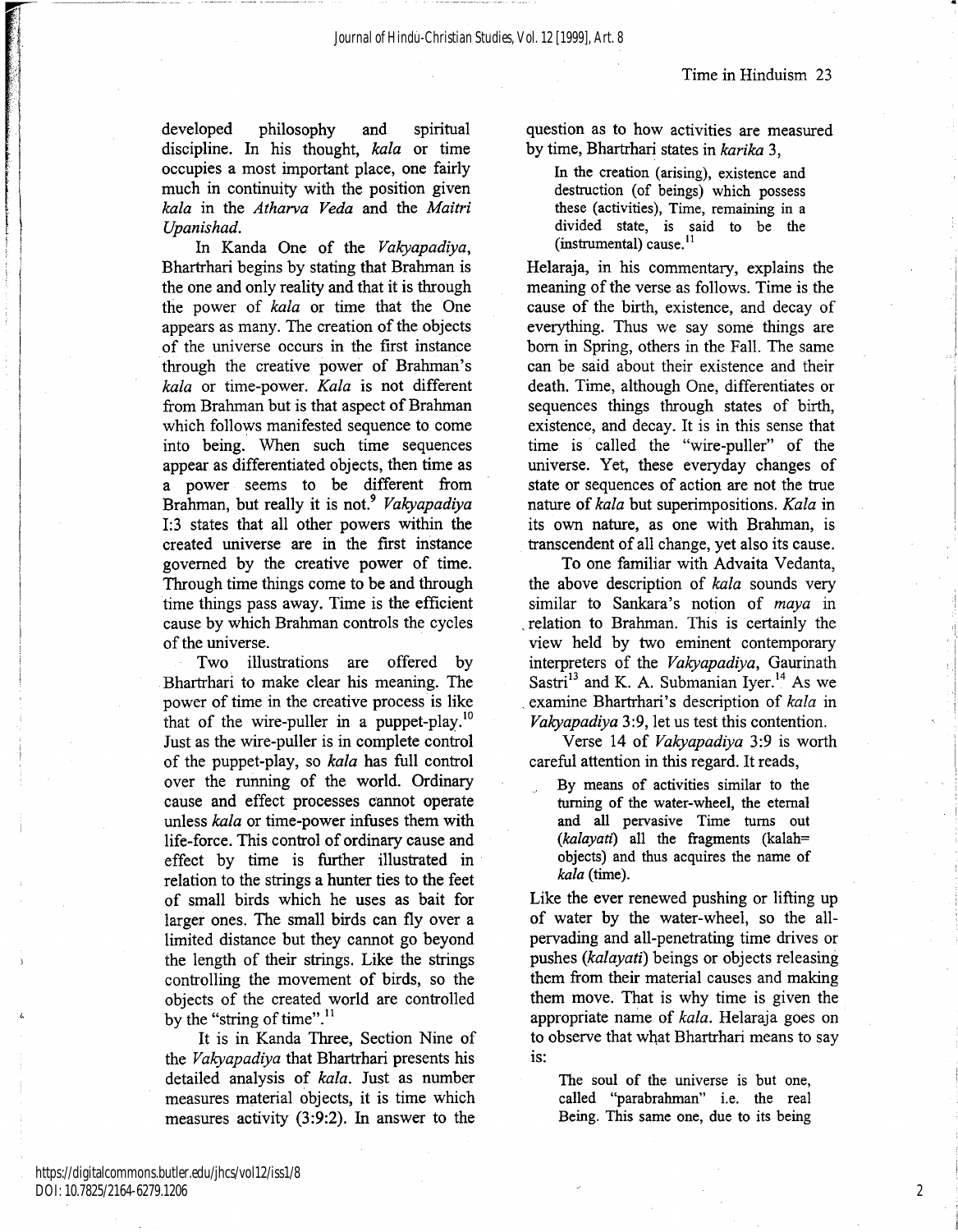the agent of manifold actions, is defined as possessing unlimited power. And thus, manifesting successive beings which revolve like the turnings of a wheel, it "drives" *(kalayati)* the beings. Therefore it is called time *(kala).* This all-pervading one is independent. For this very reason, it has been established as being an independent power in the *Vakyapadiya. 1S* 

If Helaraja is right, then Bhartrhari views time as a power of Brahman, independent of all beings and objects, yet also inherent in them, pushing them through the successive changes of life. Rather than the passive external superimposition of the successive changes upon Brahman, the Advaita model, the image here is more characteristic of urgent change through pregnant forces located within Brahman.

The distinction between Bhartrhari's conception of *kala* and the Advaita Vedanta view of *maya* is not with regard to locus of *kala* or *maya* being in Brahman (for both schools seem to agree on this), but rather with regard to the ontological power ascribed to *kala* or *maya.* Bhartrhari's *kala*  doctrine emphasizes the driving *(kalayati)*  power inherent in Brahman which is the first cause of the bursting forth of the worldly phenomena. The Advaita conception of *maya,* although it does indeed (in the Vivarana tradition, at least) locate *maya* in Brahman,<sup>16</sup> does not seem to attribute to *maya* the same degree of ontological "pregnancy" or "driving force" as Bhartrhari ascribes to *kala.* While it is acknowledged that *maya* has two aspects, obscuring *(avarana)* and projective *(viksepa),* the stress in Advaita interpretation seems to be on the former more than the latter. For the Advaitin, the focus is upon *maya's*  obscuring of Brahman; for Bhartrhari, it is the projective power or driving force of *kala*  that occupies centre stage. While this difference may at first appear to be merely a question of difference of emphasis, a definite difference seems to appear when the ontological status of the phenomenal projection itself is analysed. While for Advaita the projected world of *maya* is neither real nor unreal but inexplicable *(anirvacaniya),* the *kala-driven* world of Bhartrhari, although increasingly impure as it becomes manifested as worldly phenomena, never loses its direct ontological identity with Brahman. The relation between the phenomenal world and Brahman for Bhartrhari is continuous and does not have the mysterious break of an "all or nothing" sort which Sankara's *maya* doctrine and its rope-snake analogy requires. Whereas super-imposition *(adhyasa)* is a fitting term for Sankara,17 it does not seem appropriate to Bhartrhari. The illustrations offered in the *Vakyapadiya* are more often associated with images of Brahman bursting forth in illumination *(sphota),* of pregnancy (the peacock egg producing all the colours of creation), and of driving force like the pushing-up or lifting-up action of the waterwheel *(kalayati).* 

According to Bhartrhari, time *(kala)* is a creative power. Whereas for Advaita (the Viyarana Advaitin, at least) the obscuring function of *avidya* is equated with  $maya$ ,<sup>18</sup> Bhartrhari in the *vitti* on Kanda 1, Karika 1 describes *avidya* as the diversity of phenomena which Brahman's time power creates. Helaraja in his *Tika* on Kanda 3 further describes time as an independent power of Brahman and discusses its ontological status in relation to *avidya ..* 

According to Bhartrhari, Time is the *Svatantryasakti* of Brahman ... Due to *avidya,* there is, first of all, appearance of diversity. Diversity is temporal and spatial. The former comes first. Consciousness, at the' stage called *pasyanti,* is without any sequence. When it becomes associated with *pranavrtti,* it appears to have sequence due to Time.<sup>19</sup>

As this comment makes clear, there are three ontological levels in Bhartrhari's thought: Brahman, his powers of time and space, and the diversity of the phenomenal world. Once again this contrasts with Sankara's Advaita where there is only one ontological level, Brahman, with *maya* as an epistemological second level (which is neither real nor unreal but inexplicable). For Bhartrhari, the

3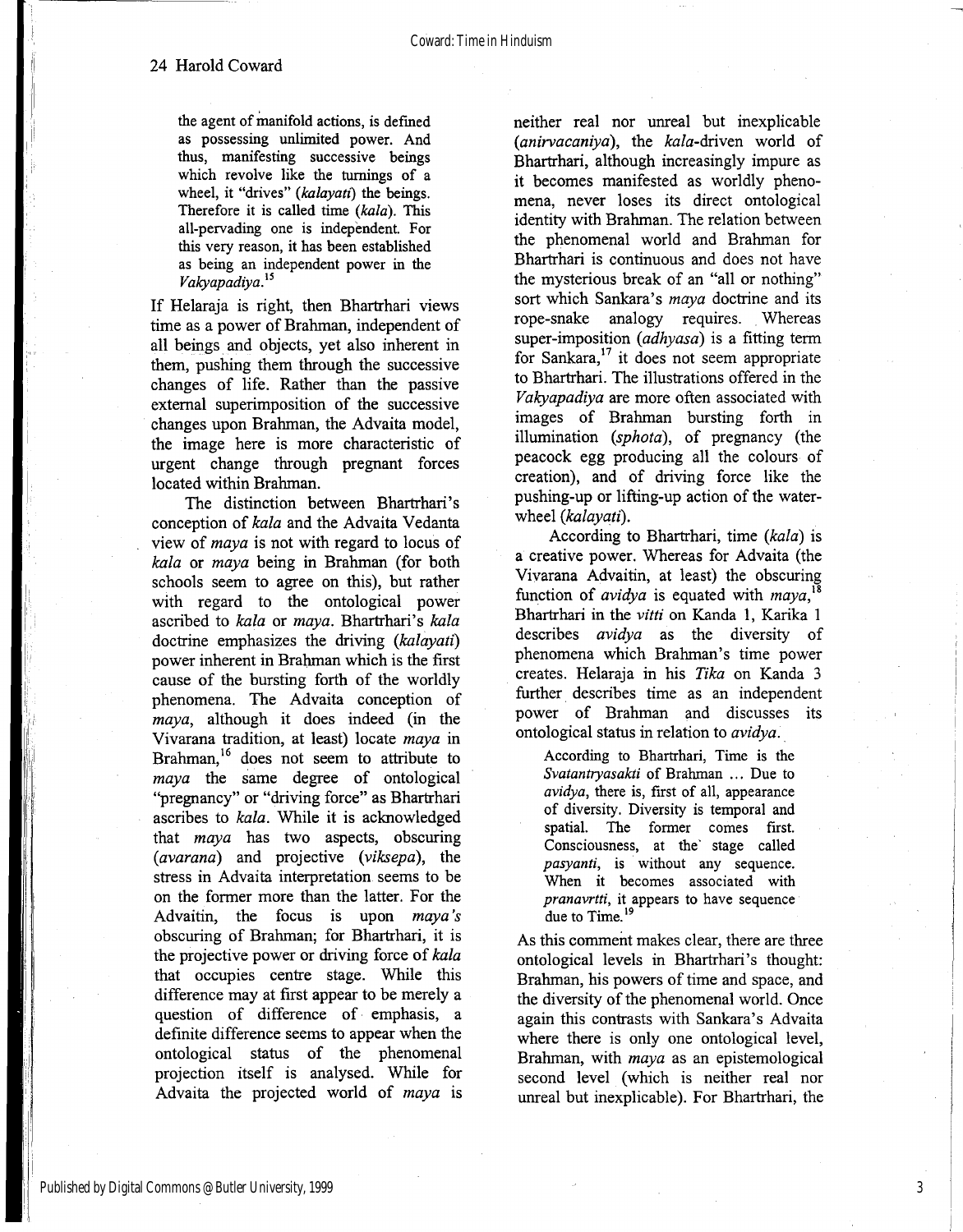highest ontological level is pure Brahman without sequence or diversity. It is called *pasyanti* which also indicates the direct and full perception of meaning - thus the culmination of our experience of *yak* or word.<sup>20</sup> Although time is inherent in Brahman at this stage, no sequence has yet occurred - it is still pure potentiality. The next ontological level, in descending order, is *madhyama.* It is at this level that *kala*  begins to push or drive delimited portions of Brahman into sequence. This it accomplishes with the help of *prana* or breath. In our experience of language, this corresponds to the separation of the unitary *sphota* into the mental sequence of thoughts. The full-blown appearance of diversity appears when time has released all the secondary cause-effect relations which have been waiting as stored-up memory traces *(samskaras)* or "seed-states" in all the cycles of the universe. It is in this third or *vaikhari*  level that the power of time as the sequence evidenced in ordinary cause-effect relations is fully experienced. To return to Bhartrhari's own analogy, at this stage we see the birds on time's strings flying about to the full extent of the limits that their "strings" allow. Time is thus the governing power of all activity in the universe of manifested objects. It is time that drives or pushes objects into action to the point where their own secondary cause-effect relations take hold. But it is also the behind-the-scene activity of time that controls the extent of the secondary actions of objects, and their moment of decay or withdrawal.

The notion of time functioning by permitting and preventing worldly activity is stated in *Vak.* 3:9:4 and reappears frequently throughout section 9.

Time has been called the wire-puller of the world Machine. It regulates the universe through prevention and permission.<sup>21</sup>

The Sanskrit terms involved are *abhyanujna*  (permission) and *pratibandha* (prevention or decay). As the "wire-puller" of the universe, time allows some things to appear at a particular time and prevents others from appearing. This scheduling activity of time

is most important, for without it everything would appear at the same time and there would be mass confusion.<sup>22</sup> The function of time called permission *(abhyanujna)* allows things to be born and to continue in existence.<sup>23</sup> By its other function, prevention *(pratibandha),* time obstructs the inherent capacities of objects and "old age" is then experienced. It is in this way that the stages of life and the seasons are ordered. When time is functioning under its impulse of prevention, decay or *jara* occurs. *lara*  (decay) and growth (krama) operate like pairs of opposites. When *jara* is active, *krama* or growth is blocked, and vice versa?4 But the underlying substratum of all of this activity is the driving impUlse of time.<sup>25</sup> Time remains eternal although the actions of growth and decay come and go.

As a result of the activity of growth and decay, time, which is one, attains the states of past, present, and future. Thus when an action ceases, time, conditioned by that action, is called past. When something is about to happen, time, conditioned by that event, is called future. When action has been initiated but is not yet completed, time is then called present.<sup>26</sup> In this way the one transcendent reality time is experienced, through the actions of the secondary causes it releases or restrains; to be sequenced into past, present, and future. Time, says Bhartrhari, is like the ever-flowing current of a river which deposits some things on the river bank and at the same time takes away others.<sup>27</sup> So it is that the seasons change, as symbolized by the motions of the sun and stars. As Helaraja puts it, "The seasons may be looked upon as the abode to Time, because it appears as the seasons. The power called 'Freedom' of Brahman is really Time and it appears diversified as the different seasons like Spring, etc. $n^{28}$  Thus the appearance of the Universe, which is really without sequence, as something with sequence, is the work of time.<sup>29</sup>

The essence, of Bhartrhari's viewpoint is that time *(kala)* is an independent power *(sakti)* of Brahman. *Kala* is characterized by its two energies of *pratibandha* (prevention or decay) and *anhyanujna* (permission or

4

I '.1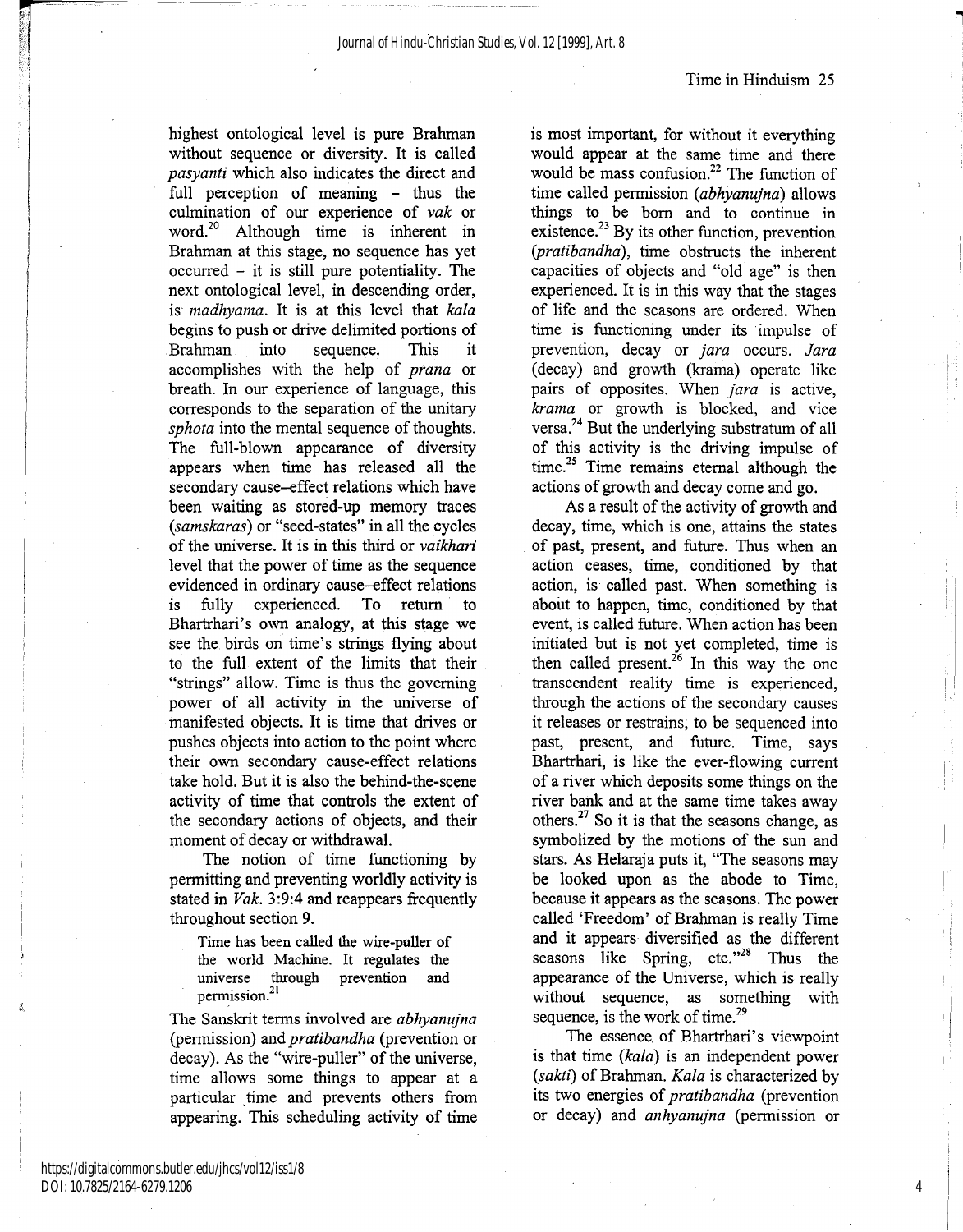growth). A direct precursor of Bhartrhari's view seems to be available in the *Maitri Upanishad* discussion of time. As mentioned earlier, in Maitri 6:15, time is described as the form of Brahman which has parts. These parts (i.e. the year, etc.) grow and decay. Time is said to cook all things in the Great Soul *(mahatman).* All this seems very close to the view that Bhartrhari elucidates in the *Vakyapadiya.* 

### Summary and Conclusion

Behind the discussion of the levels of language in the *Vakyapadiya* is Bhartrhari's notion of the dynamic limiting function of time *(kalasakti).* After setting forth the absolute nature of Brahman as being the one eternal essence of word and consciousness, Bhartrhari then introduces the notion of time as the power or means by which this one unchanging absolute *(Sabdatattva-Brahman)*  manifests itself as the dynamic diversity mankind experiences as creation. Time is the creative power of Brahman, and thus is responsible for the birth, death, and continuity of everything in the cosmos. Time is one, but when broken or limited into sequences appears as moments or actions. These segments of time are mentally categorized as seconds or minutes. Such limited segments of time are then mentally unified into day, week, month, and year. In the same fashion, notions of past, present, and future are developed. When time is thought of as action not yet completed, the notion of the present is established. An action that has been completed is time as past; and an action yet to be completed is time as future. All of ordinary life is sequenced by these three powers of time. Yet all the while, declares Bhartrhari, there is really no sequence at all. From the ultimate viewpoint all three powers of time are constantly present. Time is One. Although the effects of the three powers of time (i.e. past, present, and future) are mutually . contradictory, they function without causing any disorder in the cosmos. They are like three paths on which objects move about without any confusion.

Bhartrhari enters into this deep

discussion of time in relation to the absolute, not as a fascinating metaphysical aside, but to explain how the unitary Word *(Sabdabrahman)* manifests itself in experience as the diversity of words called language. As a grammarian, he is also providing a metaphysical basis for the experience of the tenses past, present, and future in language. And, it is past and future that have the veiling function of keeping one apart from the absolute eternal present. In religious terms, union with the eternal present is union with the Divine and for Bhartrhari this is the inherent goal toward which all language, all grammar, is reaching. In this way, Bhartrhari offers one philosophical analysis of time from the Hindu viewpoint.

#### **Notes**

- 1. An earlier version appeared in the *Journal of Indian Philosophy* 10 (1982) pp. 277-287.
- 2. S. C. Chatterjee and D. M. Datta, *An Introduction to Indian Philosophy (Calcutta:* University of Calcutta, 1968), pp. 22-24.
- 3. Wendy Doniger O'Flaherty, *The Origins of Evil in Hindu Mythology* (Delhi: Motilal Banarsidass), pp. 24-25.
- 4. Atharvaveda 19:54, as quoted in S. N. Dasgupta, *Indian Idealism* (Cambridge: Cambridge University Press, 1969), p. 10.
- 5. W. Norman Brown, "Veda and Religion", in *Indian and Indology* edited by R. Rocher (Delhi: Motilal Banarsidass, 1978), p. 45.
- 6. Dasgupta, *Indian Idealism,* p. 66.
- 7. As translated by R. E. Hume, *The Thirteen Principal Upanisads* (Oxford: Oxford University Press, 1968), p. 434.
- 8. Although tradition places Bhartrhari from the first century BCE to the first century CE, the current consensus among scholars is that he should be dated ca. CE 450-500. See Hajime Nakamura, "Tibetan Citations of Bhartrhari's Verses and the Problem of His Date", in *Studies in Indology and Buddhology,* Kyoto: Hozokan, 1955, and K. A. Subramania Iyer, *Bhartrhari* (Poona: Deccan College, 1969). This discussion is summarized in H. G. Coward, *Bhartrhari*  (Boston: Twayne, 1976), pp. 11-12.
- *9. Vakapadiya of Bhartrhari* (hereafter, *Vak.),*  trans. by K. A. Subramania Iyer (Poona:

5